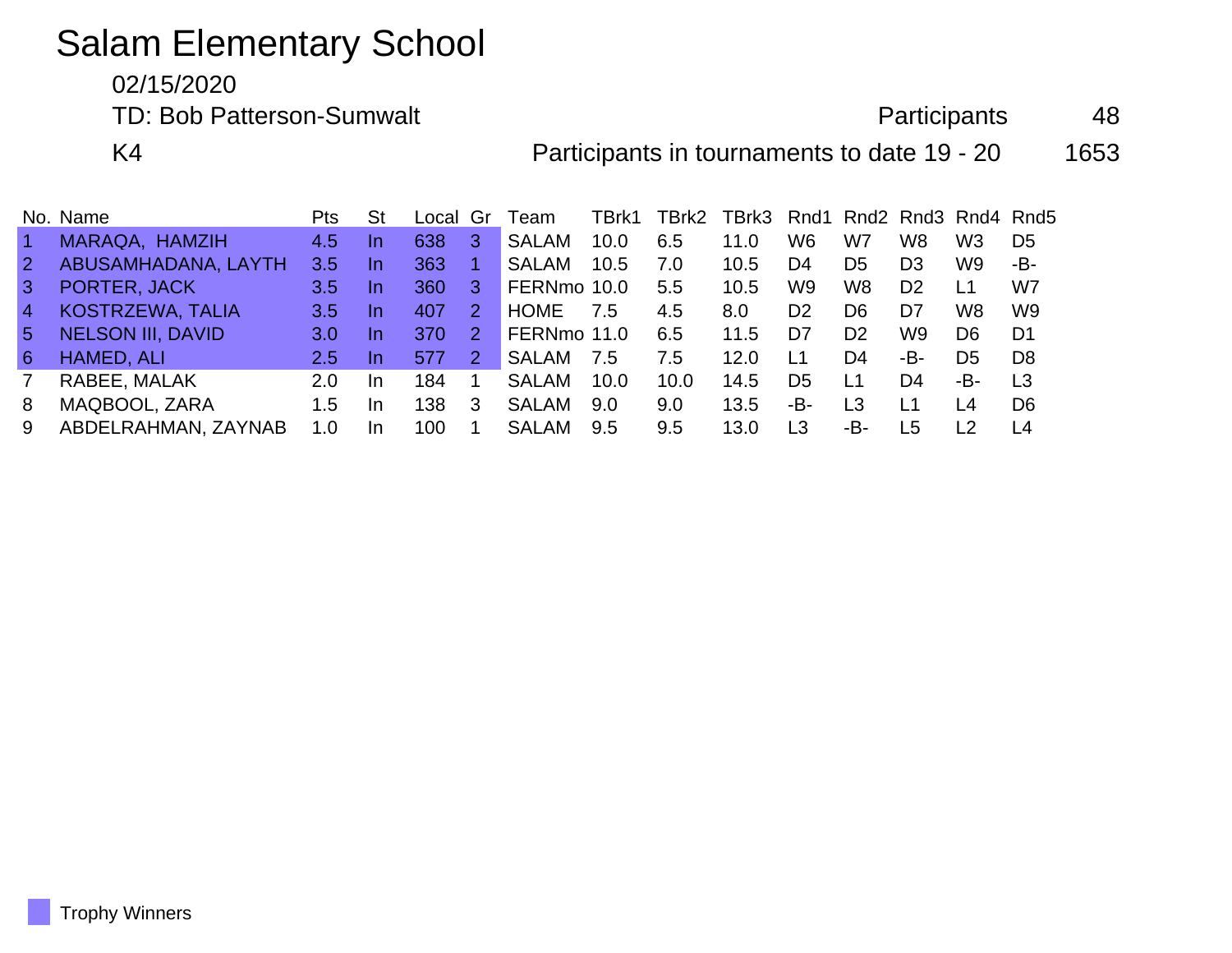#### K8 Individual Standings

| No.            | Name                       | Pts | <b>St</b> | Local | Gr             | Team          | TBrk1 |     | TBrk2 TBrk3 | Rnd1            | Rnd <sub>2</sub> | Rnd <sub>3</sub> | Rnd <sub>4</sub> | Rnd <sub>5</sub> |
|----------------|----------------------------|-----|-----------|-------|----------------|---------------|-------|-----|-------------|-----------------|------------------|------------------|------------------|------------------|
| $\overline{1}$ | <b>SCOTT, LEON</b>         | 5.0 | $\ln$     | 886   | 8              | MORSmi 11.0   |       | 8.0 | 13.0        | W22             | W <sub>10</sub>  | W16              | W15              | W7               |
| $\overline{2}$ | <b>WARDA, ADAM</b>         | 4.5 | $\ln$     | 851   | 8              | <b>EASTtr</b> | 13.5  | 9.5 | 16.5        | D <sub>5</sub>  | W11              | W13              | W <sub>9</sub>   | W <sub>3</sub>   |
| 3              | <b>EVANS, JONATHAN</b>     | 4.0 | $\ln$     | 817   | 8              | MORSmi 14.0   |       | 9.5 | 14.5        | W28             | W14              | W <sub>8</sub>   | W <sub>5</sub>   | L2               |
| $\overline{4}$ | PEELEN, WILLIAM            | 4.0 | $\ln$     | 782   | 6              | ALPHgr        | 9.5   | 6.5 | 11.0        | L23             | W <sub>19</sub>  | W <sub>10</sub>  | W18              | W12              |
| $\overline{5}$ | <b>ROBITAILLE, ETIENNE</b> | 3.5 | $\ln$     | 762   | 6              | GOLDmi 13.5   |       | 9.0 | 14.5        | D <sub>2</sub>  | W27              | W17              | L3               | W <sub>9</sub>   |
| $\sqrt{6}$     | <b>OLSON, INGRID</b>       | 3.5 | $\ln$     | 724   | 5              | GOLDmi 9.0    |       | 6.0 | 10.0        | W27             | L <sub>8</sub>   | D <sub>24</sub>  | <b>W17</b>       | W16              |
| $\overline{7}$ | <b>ATSHAN, YASMEEM</b>     | 3.0 | In        | 661   | 8              | <b>SALAM</b>  | 14.0  | 9.0 | 15.5        | W11             | L <sub>9</sub>   | W20              | W <sub>8</sub>   | L1               |
| 8              | LE DUC, AARON              | 3.0 | $\ln$     | 687   | $\overline{4}$ | WOODsu 12.5   |       | 8.5 | 14.0        | W <sub>21</sub> | W <sub>6</sub>   | L3               | L7               | W23              |
| 9              | XIONG, BRYAN               | 3.0 | $\ln$     | 712   | 6              | MORSmi 12.5   |       | 8.0 | 14.0        | W19             | W7               | W23              | L2               | L5               |
| 10             | DOTSON, MAURION            | 3.0 | In        | 637   | 8              | <b>SILOmi</b> | 12.0  | 7.0 | 13.0        | W24             | L1               | L4               | W25              | W27              |
| 11             | HURLEBAUS, ADRIAN          | 3.0 | In.       | 746   | 4              | GOLDmi 11.5   |       | 7.0 | 12.0        | L7              | L2               | W28              | W26              | W15              |
| 12             | MAYS, JAZMINE              | 3.0 | $\ln$     | 675   | 6              | MORSmi 11.0   |       | 7.0 | 11.5        | W29             | W <sub>13</sub>  | L15              | W23              | L4               |
| 13             | PORTER, WILLIAM            | 3.0 | In.       | 700   | 6              | FERNmo 11.0   |       | 6.5 | 12.5        | W26             | L12              | L2               | W20              | W18              |
| 14             | <b>JAIN, ARNAV</b>         | 3.0 | In        | 635   | 3              | GOLDmi 9.0    |       | 5.0 | 10.5        | W20             | L3               | L18              | W19              | W24              |
| 15             | <b>HOLOUBEK, WALKER</b>    | 2.5 | In        | 678   | 6              | FERNmo 8.5    |       | 8.5 | 15.0        | W25             | D <sub>16</sub>  | W12              | L1               | L11              |
| 16             | KHLEIFAT, MUHANAD          | 2.5 | $\ln$     | 710   | 8              | <b>EASTtr</b> | 8.0   | 8.0 | 14.5        | W18             | D <sub>15</sub>  | L1               | W24              | L <sub>6</sub>   |
| 17             | <b>KOZLICKI, OWEN</b>      | 2.5 | In        | 568   | 7              | FERNmo 5.5    |       | 5.5 | 9.0         | -B-             | D <sub>23</sub>  | L5               | L <sub>6</sub>   | W28              |
| 18             | ABUSAMHADANA, YOUSEF       | 2.0 | In        | 542   | 6              | <b>SALAM</b>  | 10.5  | 8.5 | 14.5        | L <sub>16</sub> | W21              | W14              | L4               | L13              |
| 19             | <b>BARKHADLE, RANIA</b>    | 2.0 | In        | 253   | 5              | <b>SALAM</b>  | 8.0   | 8.0 | 12.0        | L <sub>9</sub>  | L4               | -B-              | L14              | W22              |
| 20             | EISA, SAMEE                | 2.0 | In        | 367   | 5              | <b>SALAM</b>  | 7.5   | 7.5 | 10.5        | L14             | -B-              | L7               | L13              | W26              |
| 21             | <b>CHANG, CHEEKONG</b>     | 2.0 | In        | 286   | 6              | MORSmi 5.0    |       | 4.5 | 8.0         | L <sub>8</sub>  | L <sub>18</sub>  | D <sub>27</sub>  | W29              | D <sub>25</sub>  |
| 22             | WARDA, OMAR                | 2.0 | In        | 204   | 6              | <b>EASTtr</b> | 4.5   | 4.0 | 9.5         | L1              | W29              | D <sub>25</sub>  | D <sub>27</sub>  | L <sub>19</sub>  |
| 23             | HAMED, AMIR                | 1.5 | In        | 577   | 7              | <b>SALAM</b>  | 11.0  | 9.0 | 15.0        | W4              | D <sub>17</sub>  | L <sub>9</sub>   | L12              | L <sub>8</sub>   |
| 24             | KHAN, ALI                  | 1.5 | In        | 414   | 6              | <b>SALAM</b>  | 9.0   | 8.5 | 12.5        | L10             | W28              | D <sub>6</sub>   | L16              | L14              |
| 25             | <b>GEE, ASHRAF</b>         | 1.5 | In        | 282   | 5              | <b>SALAM</b>  | 8.0   | 6.5 | 11.0        | L15             | D <sub>26</sub>  | D <sub>22</sub>  | L10              | D <sub>21</sub>  |
| 26             | LARRY, LABRE               | 1.5 | In        | 249   | 6              | MORSmi 6.5    |       | 6.0 | 9.5         | L13             | D <sub>25</sub>  | W29              | L11              | L20              |
| 27             | HAMED, AMANI               | 1.0 | In        | 270   | 5              | <b>SALAM</b>  | 10.5  | 8.5 | 14.0        | L <sub>6</sub>  | L <sub>5</sub>   | D <sub>21</sub>  | D <sub>22</sub>  | L10              |
| 28             | <b>ATSHAN, NISREEN</b>     | 1.0 | In        | 230   | 5              | <b>SALAM</b>  | 6.5   | 6.5 | 10.5        | L3              | L24              | L11              | -B-              | L17              |
| 29             | JAVIER, SAMIRA             | 1.0 | In        | 100   | 5              | <b>SALAM</b>  | 5.5   | 5.5 | 8.5         | L12             | L22              | L26              | L21              | -B-              |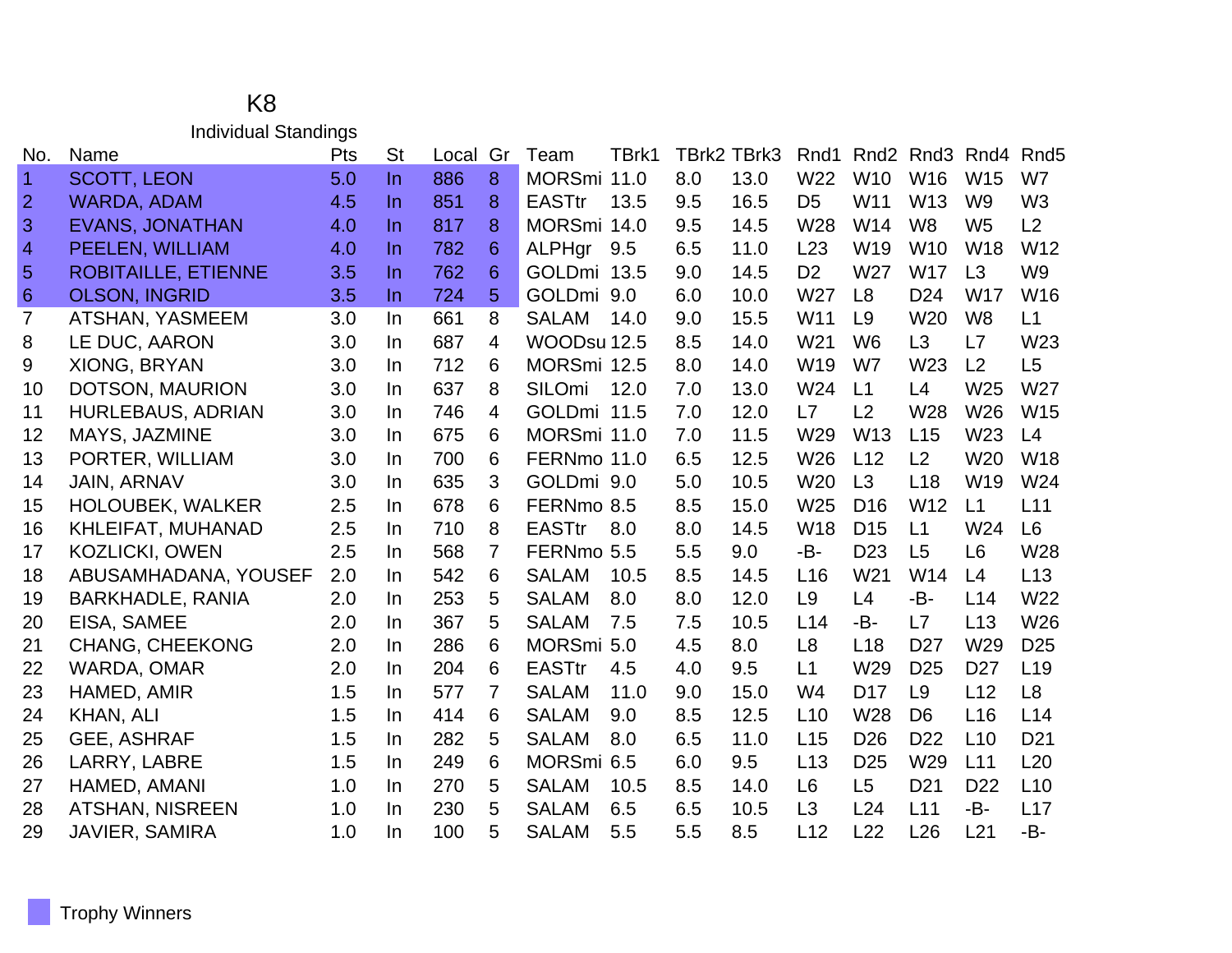| K <sub>12</sub>             |
|-----------------------------|
| <b>Individual Standings</b> |

| No.            | Name                          | Pts              | <b>St</b> | Local | Gr | Team          | TBrk1 |     | TBrk2 TBrk3 |                | Rnd1 Rnd2 Rnd3 Rnd4 Rnd5 |                 |                 |                |
|----------------|-------------------------------|------------------|-----------|-------|----|---------------|-------|-----|-------------|----------------|--------------------------|-----------------|-----------------|----------------|
| $\vert$ 1      | NAJEEB, HADI                  | 4.5              | -In       | 1364  | 12 | <b>USM</b>    | 10.0  | 6.0 | 10.5        | W <sub>9</sub> | W <sub>10</sub>          | W7              | W <sub>2</sub>  | D <sub>3</sub> |
| $\overline{2}$ | KOSTRZEWA, SEKA               | 4.0              | In.       | 1297  | 6  | <b>HOME</b>   | 13.0  | 8.5 | 14.5        | W8             | W <sub>3</sub>           | W4              | L1              | W <sub>6</sub> |
| $\mathbf{3}$   | LIANG, HARRISON               | 3.0 <sub>l</sub> | In.       | 1255  | 8  | WHITwa        | 14.0  | 9.5 | 15.5        | W <sub>5</sub> | L2                       | D6              | W <sub>9</sub>  | D1             |
| $\overline{4}$ | <b>SALOUS, SALAM</b>          | 3.0 <sub>1</sub> | -In       | 990   | 12 | <b>FRANfr</b> | 9.5   | 5.5 | 10.0        | W6             | ı 7                      | L <sub>2</sub>  | W <sub>10</sub> | W <sub>9</sub> |
| $5^{\circ}$    | <b>HILDEMAN, JONAH</b>        | 3.0 <sub>1</sub> | In.       | 1082  | 6  | CUDAHY 7.5    |       | 4.5 | 8.0         | L3             | L9                       | W <sub>10</sub> | W <sub>8</sub>  | W7             |
| 6              | <b>WESLEY, HAYDEN</b>         | $2.5^{\circ}$    | In.       | 1103  | 6  | GOLDmi 7.5    |       | 7.5 | 13.0        | L4             | W8                       | D <sub>3</sub>  | W7              | L <sub>2</sub> |
| $\overline{7}$ | ATTA, AMEEN                   | 2.0              | -In       | 927   | 12 | <b>SALAM</b>  | 8.5   | 8.5 | 13.0        | -B-            | W4                       | L1              | L6              | L5             |
| 8              | SHANMUGASUNDARAM, ABHINAV 2.0 |                  | In.       | 779   | 6  | RIVEme 6.0    |       | 6.0 | 10.0        | L2             | L6                       | -B-             | L <sub>5</sub>  | <b>W10</b>     |
| 9              | <b>SHAIK, RAYHAN</b>          | 1.5              | -In       | 1032  | -3 | ELMWbe 9.0    |       | 9.0 | 13.5        | L1             | W <sub>5</sub>           | -H-             | L3              | L <sub>4</sub> |
| 10             | RUDOLPH, ETHAN                | 0.5              | -In       | 854   | 5. | FERNmo 7.5    |       | 7.5 | 12.0        | -H-            |                          | L5              | l 4             | L8             |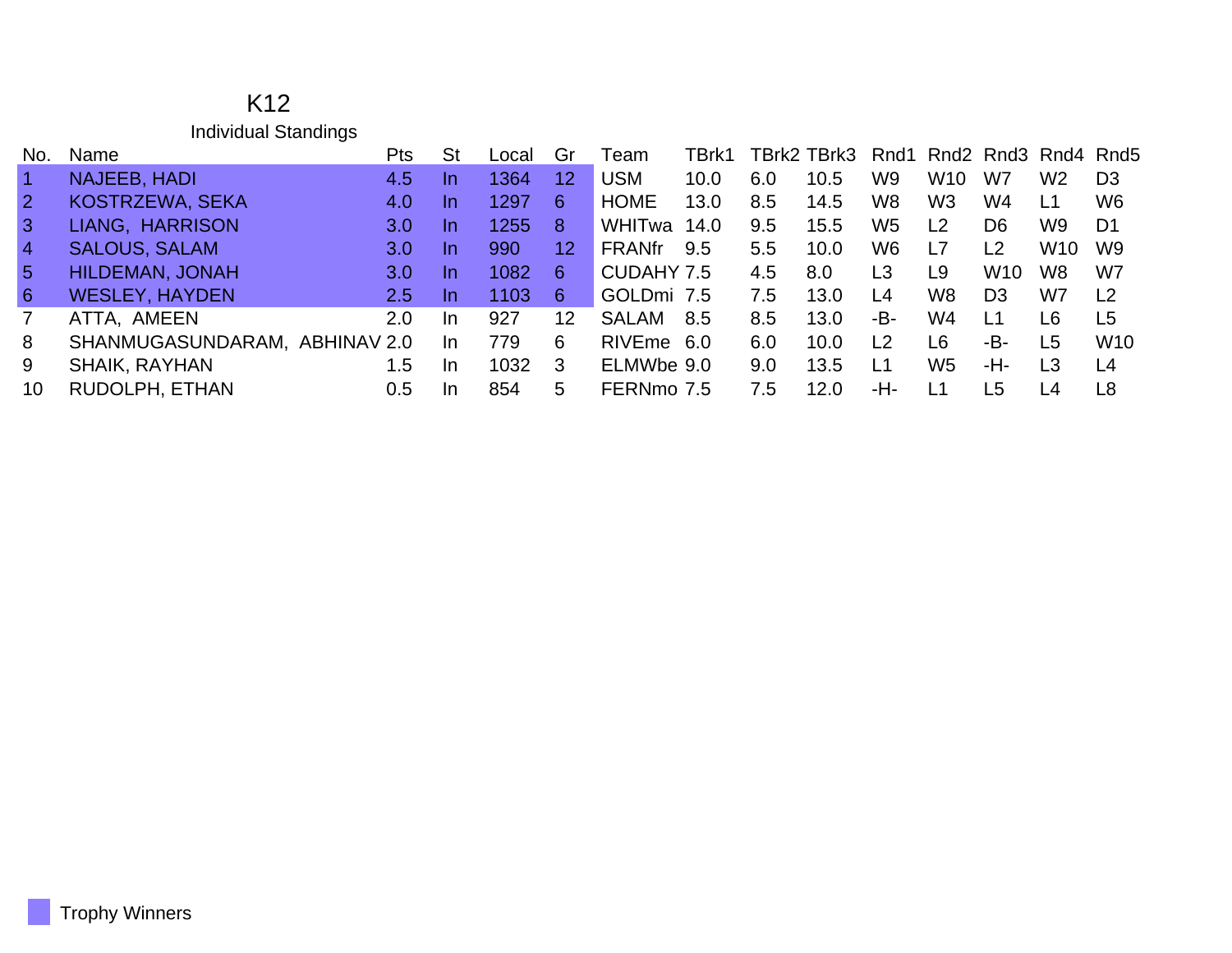# K4

Team Standings

| <b>PIc</b>     | Name (Players: Top 4 used)                            | Score | Med  | Solk | SBx2 | Cum  |
|----------------|-------------------------------------------------------|-------|------|------|------|------|
| 1              | SALAM SCHOOL MILWAUKEE, MILWAUK (6)                   | 12.5  | 31.0 | 48.0 | 44.0 | 33.0 |
|                | MARAQA, HAMZIH (4.5,638)                              |       |      |      |      |      |
|                | ABUSAMHADANA, LAYTH (3.5,363)<br>HAMED, ALI (2.5,577) |       |      |      |      |      |
|                | RABEE, MALAK (2.0,184)                                |       |      |      |      |      |
| $\overline{2}$ | FERNWOOD MONTESORI, Milwaukee (2)                     | 6.5   | 12.0 | 22.0 | 21.0 | 20.5 |
|                | PORTER, JACK (3.5,360)<br>NELSON III, DAVID (3.0,370) |       |      |      |      |      |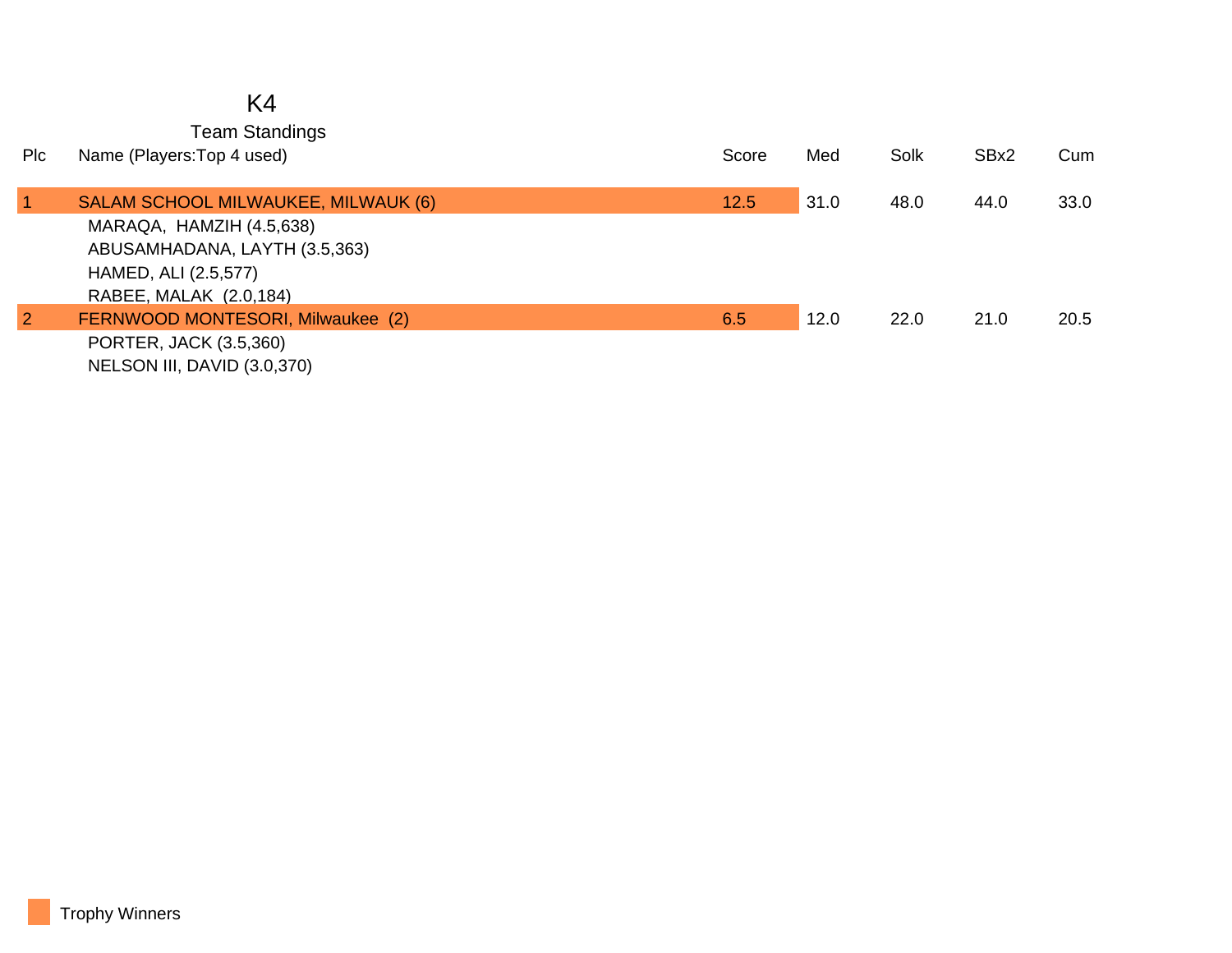### K8

Team Standings

| Plc            | Name (Players: Top 4 used)                                    | Score | Med  | Solk | SBx2 | Cum  |
|----------------|---------------------------------------------------------------|-------|------|------|------|------|
| $\overline{1}$ | Milwaukee Morse Middle School, (6)                            | 15.0  | 32.5 | 53.0 | 68.0 | 52.0 |
|                | SCOTT, LEON (5.0,886)<br>EVANS, JONATHAN (4.0,817)            |       |      |      |      |      |
|                | XIONG, BRYAN (3.0,712)                                        |       |      |      |      |      |
|                | MAYS, JAZMINE (3.0,675)                                       |       |      |      |      |      |
| $\overline{2}$ | <b>GOLDA MEIR ELEMENTARY SCHOOL, M (4)</b>                    | 13.0  | 27.0 | 47.0 | 47.0 | 34.0 |
|                | ROBITAILLE, ETIENNE (3.5,762)                                 |       |      |      |      |      |
|                | <b>OLSON, INGRID (3.5,724)</b><br>HURLEBAUS, ADRIAN (3.0,746) |       |      |      |      |      |
|                | JAIN, ARNAV (3.0,635)                                         |       |      |      |      |      |
| 3              | SALAM SCHOOL MILWAUKEE, MILWAUK (10)                          | 9.0   | 33.0 | 52.5 | 32.0 | 24.0 |
|                | ATSHAN, YASMEEM (3.0,661)                                     |       |      |      |      |      |
|                | ABUSAMHADANA, YOUSEF (2.0,542)                                |       |      |      |      |      |
|                | BARKHADLE, RANIA (2.0,253)                                    |       |      |      |      |      |
| 4              | EISA, SAMEE (2.0,367)<br>East Troy Middle School (3)          | 9.0   | 21.5 | 40.5 | 42.5 | 28.0 |
|                | WARDA, ADAM (4.5,851)                                         |       |      |      |      |      |
|                | KHLEIFAT, MUHANAD (2.5,710)                                   |       |      |      |      |      |
|                | WARDA, OMAR (2.0,204)                                         |       |      |      |      |      |
| 5              | FERNWOOD MONTESORI, Milwaukee (3)                             | 8.0   | 20.5 | 36.5 | 24.0 | 25.0 |
|                | PORTER, WILLIAM (3.0,700)                                     |       |      |      |      |      |
|                | HOLOUBEK, WALKER (2.5,678)                                    |       |      |      |      |      |
|                | <b>KOZLICKI, OWEN (2.5,568)</b>                               |       |      |      |      |      |